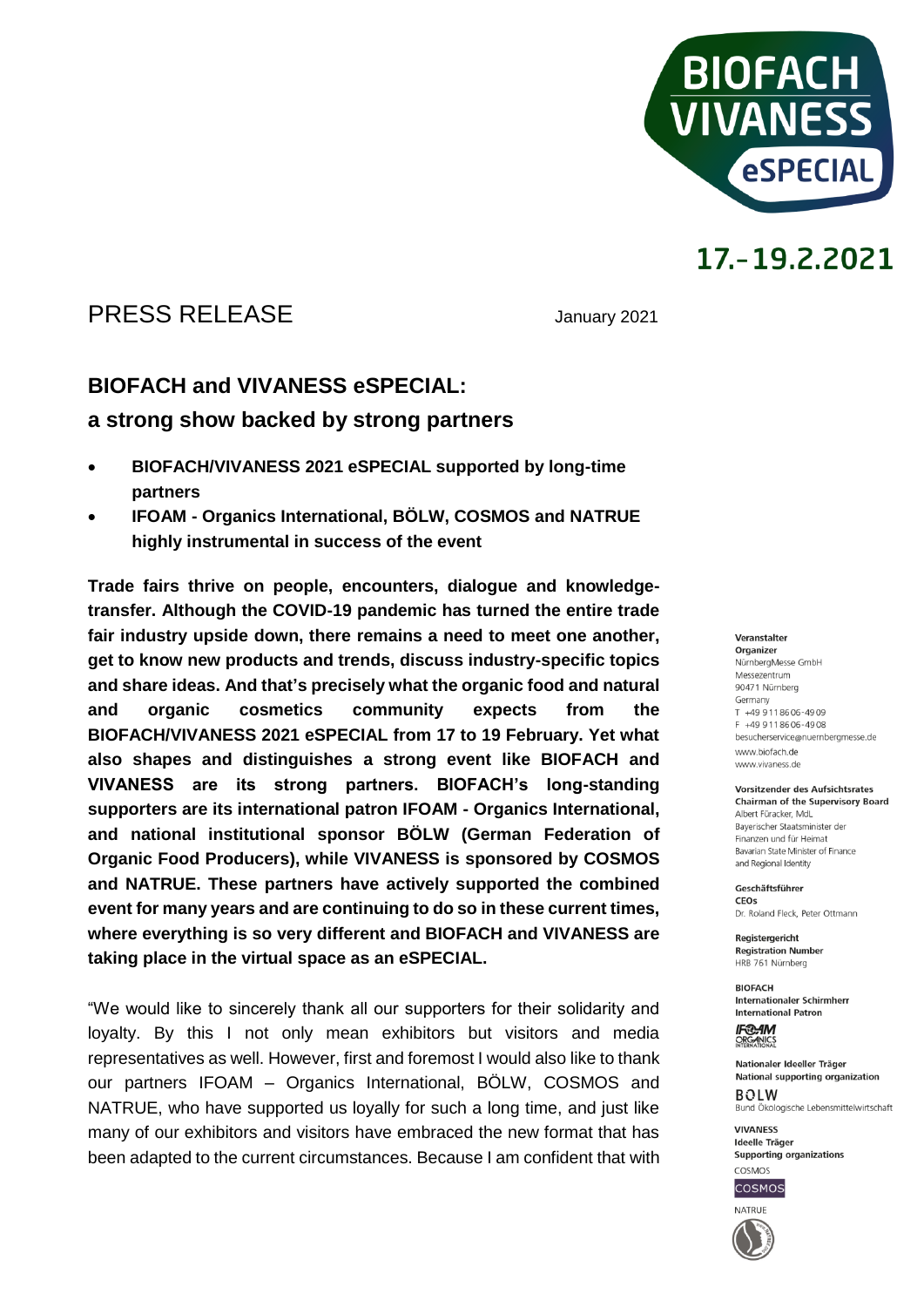

our eSPECIAL we have managed to create the best possible alternative platform for these exceptional times," says Petra Wolf from the NürnbergMesse management board.

### **Exclusive partners to BIOFACH/VIVANESS 2021 eSPECIAL**

It has been especially gratifying that many exhibitors showed such a keen interest in the eSPECIAL from the very outset. Our limited EXCLUSIVE packages, for example, were sold out within a very short time. Our exclusive partners include: Biokreis e.V.; Bioland e.V.; Bio Austria, Consorzio il Biologico Soc.Coop.; Cultivator Natural Products Pvt. Ltd.; Demeter e. V.; dennree GmbH; GIZ (German Society for International Cooperation), Import Promotion Desk (IPD) and partners on behalf of the BMZ (German Federal Ministry for Economic Cooperation and Development); GLS Bank; Lebensbaum; Litfood - Lithuanian National Pavilion; Naturland Zeichen GmbH; Officina naturae S.R.L.; Ukrainian National Pavilion; Organic Ukraine Business Hub and Vietnam Organic Agriculture Association.

### **Long-time supporters IFOAM – Organics International and BÖLW give their backing to eSPECIAL**

IFOAM – Organics International is the international umbrella organisation for the organic agriculture movement and represents over 700 member organisations in more than 115 countries. Its members include organic farming associations, organic food sector companies, research establishments and individual organic farmers. IFOAM – Organics International is the patron of both BIOFACH in Nuremberg and BIOFACH World, which hosts trade fairs in Brazil, China, India, Japan, the USA and other countries. IFOAM – Organics International is largely responsible for shaping the annual thematic focus of the BIOFACH Congress and is also involved through its own sessions and participation in the opening ceremony. "The COVID-19 pandemic shows us that a transformation is needed to rebalance our common Earth system. The theme of BIOFACH 2021 could not have been chosen better. With 'Shaping Transformation. Stronger. Together', we intend to build on sustainable practices and experiments, large or small, from related sectors and movements. In addition, we offer the experiences of the organic sector, so that together we clearly point in the direction of real change. During the BIOFACH conference, we will learn more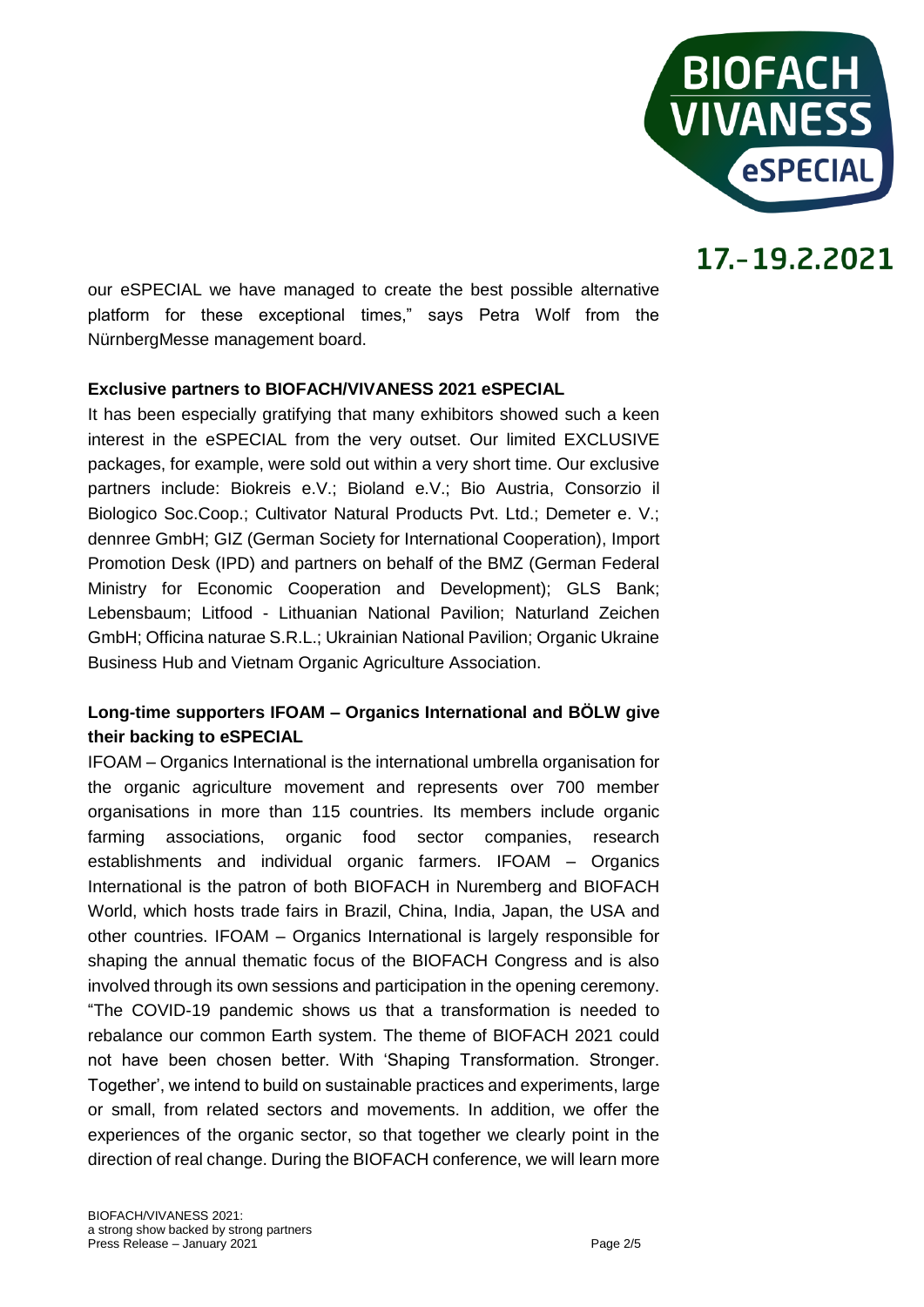

about game-changing solutions that have already proven their impact. Policy-makers can no longer deny the need and also the possibilities, of a truly sustainable future," says Louise Luttikholt, Executive Director IFOAM Organics International.

The German Federation of Organic Food Producers (BÖLW) is the leading association for agricultural producers, processors and distributors of organic food in Germany. BÖLW is committed to the creation of the necessary underlying frameworks for the further development of the organic food sector. At BIOFACH, the association plays a major role in defining the thematic focus of the BIOFACH Congress and helps shape the trade fair through a large number of events and its participation in the opening of the supporting programme and BIOFACH itself. "We are currently experiencing a turning point. Apart from the COVID-19 pandemic, and in what is a major election year in Germany, we are naturally also dealing with other major crises like the collapse of biodiversity or the climate crisis and its impacts like dry summers and drought. We are also exploring how to make our sectors fit for future generations and what issues policymakers need to tackle to achieve this. Because what is urgently needed, according to the science, is a restructuring of our agriculture and food production system. Our organic farms and companies have been helping to actively shape this transformation for a long time. And BIOFACH is exactly the right venue for discussing these issues and working to achieve our goals together. That is why I am already looking forward to the BIOFACH eSPECIAL and the digital coming-together of the organic community," says Dr Felix Prinz zu Löwenstein, Chairman of BÖLW.

### **COSMOS and NATRUE, the institutional sponsors of VIVANESS, are eagerly anticipating the digital event.**

NATRUE and COSMOS are naturally also represented at the eSPECIAL with their own exhibitor profiles and other items on the agenda.

The COSMOS standard is a trusted consumer guarantee and the largest international standard for organic and natural cosmetics. To date, over 40,000 products and ingredients carry the COSMOS signature. The COSMOS standard is managed by a not-for-profit, international and independent association, the Brussels-based COSMOS standard AISBL.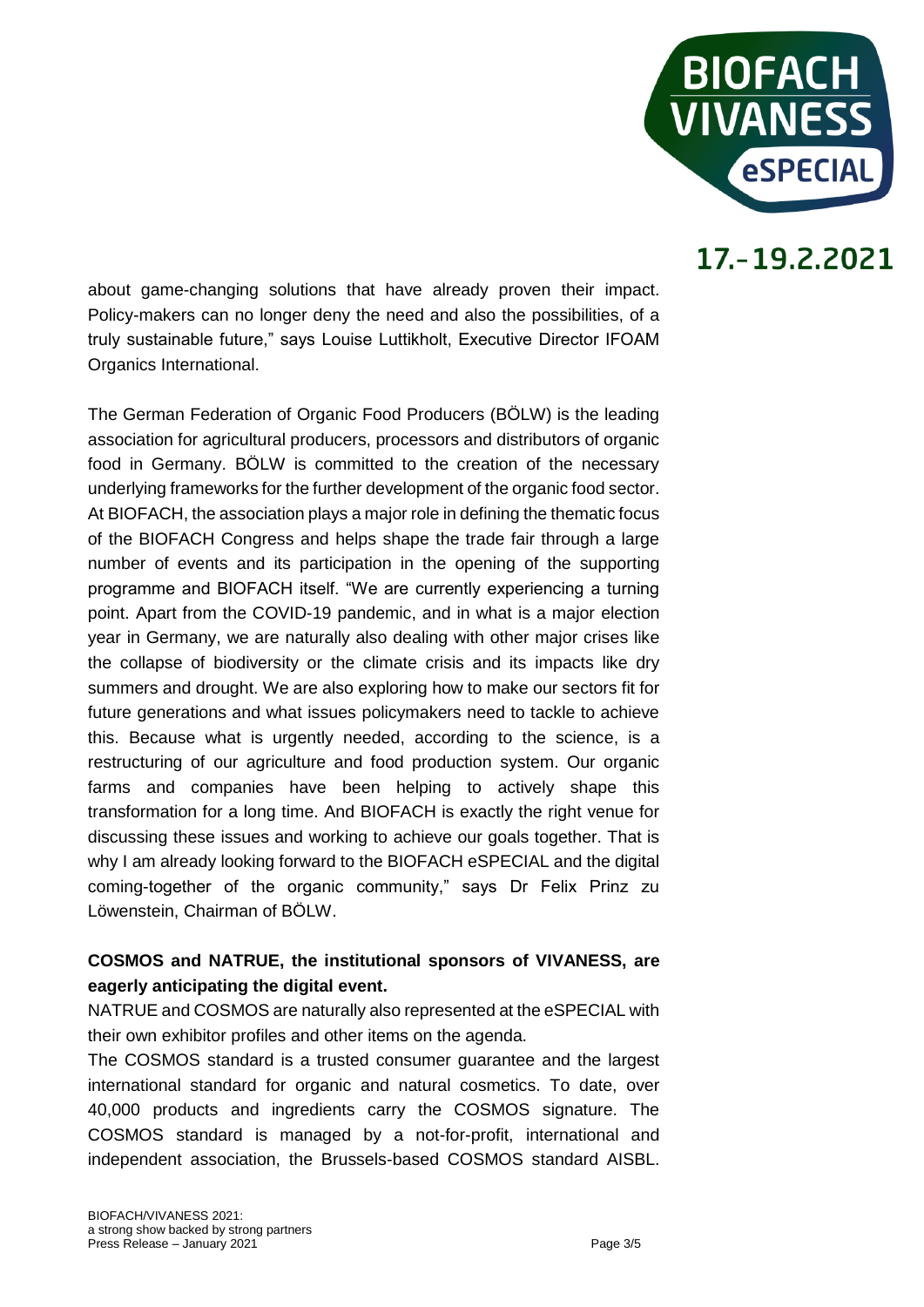

The founding members (BDIH - Germany, Cosmebio - France, Ecocert - France, ICEA - Italy and the Soil Association - UK) continue to bring their combined expertise to the continuous development and management of the COSMOS standard. Eleven authorised certification bodies based in Europe, Australia and Asia offer worldwide COSMOS certification.

"We are delighted that VIVANESS is taking place online this year as it opens up the event to many new international visitors and exhibitors. COSMOS continues to set the pace with over 40% growth in certified products last year and we cannot wait to meet many new companies. Come and join us to discuss market developments, learn about the COSMOS-standard, meet our international certification bodies and check out the many companies and innovative products that already carry the COSMOS signature on their products," says Katrin Hochberg, COSMOS General Manager.

NATRUE, the international Natural and Organic Cosmetics Association, is an international non-profit organisation that engages worldwide for better regulation and an official definition of natural and organic cosmetics to prevent greenwashing and counter misleading claims about natural and organic cosmetic products. With the NATRUE label, the association has created an internationally valid standard for the formulation of natural and organic cosmetics. NATRUE is actively helping to design the programme for the eSPECIAL and is offering various sessions, including in the congress programme, where the thematic focus will be on consumer attitudes, brand awareness and meeting quality seal requirements in the natural and organic cosmetic sector in Europe.

"VIVANESS is a key international event for the natural cosmetics sector that welcomes all types of companies. Indie brands, family companies and international brands find in VIVANESS a platform to present their values and products, and to discuss about the latest developments and innovations in the natural and organic cosmetics sector. As a long-time honorary sponsor, NATRUE sees VIVANESS as a great opportunity to support the work of the sector and showcase the values and commitment that are represented by natural and organic brands and their products," says Dr Mark Smith, Director General NATRUE.